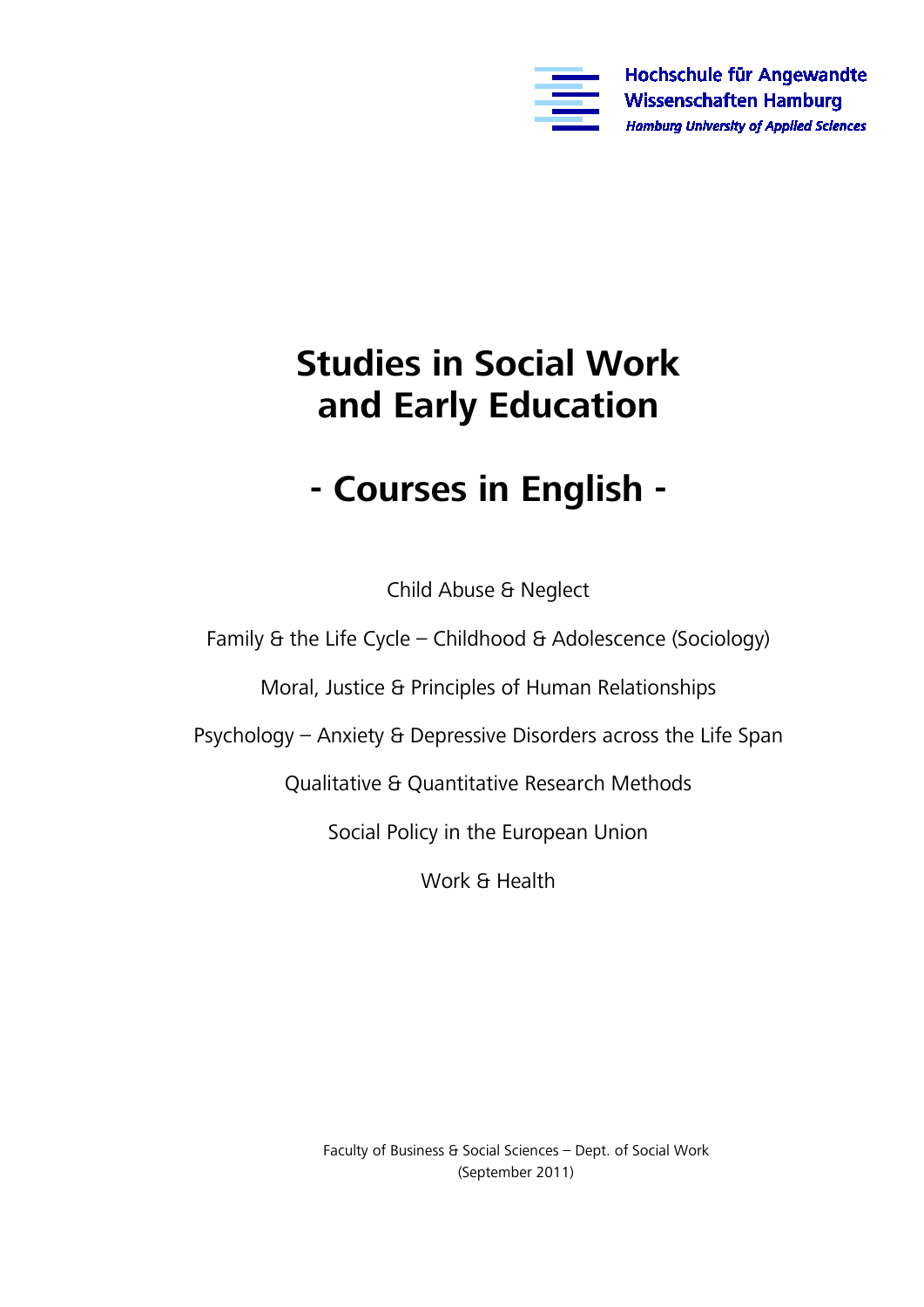# **Course Name: A developmental Perspective on Child Abuse and Neglect**

| Department (level):<br><b>Social Work (Bachelor)</b>                                                                                                                                                                                                                                                                                                                                                                                                                                                                                                                                                                                                                                                                                                                                                                                                                                                                                                                                                                                 |                           | Responsible Lecturer: Prof. Dr. Gerhard J. Suess |                         |  |
|--------------------------------------------------------------------------------------------------------------------------------------------------------------------------------------------------------------------------------------------------------------------------------------------------------------------------------------------------------------------------------------------------------------------------------------------------------------------------------------------------------------------------------------------------------------------------------------------------------------------------------------------------------------------------------------------------------------------------------------------------------------------------------------------------------------------------------------------------------------------------------------------------------------------------------------------------------------------------------------------------------------------------------------|---------------------------|--------------------------------------------------|-------------------------|--|
| Work load: 120 hours                                                                                                                                                                                                                                                                                                                                                                                                                                                                                                                                                                                                                                                                                                                                                                                                                                                                                                                                                                                                                 | Lecture hours per week: 2 | <b>ECTS Credits: 4</b>                           |                         |  |
| <b>Course objectives:</b><br>Epidemiological data on child abuse and neglect<br>$\bullet$<br>Theoretical Models for explaining child abuse and neglect<br>$\bullet$<br>Impacts on individual development<br>$\bullet$<br>Risk factors and screening instruments; prevention and intervention programs<br>$\bullet$<br>Critical Review of traditional Child Protection and the role of Social Work in Germany                                                                                                                                                                                                                                                                                                                                                                                                                                                                                                                                                                                                                         |                           |                                                  |                         |  |
| <b>Contents:</b><br>Severe cases of child maltreatment have stimulated a lively debate in Germany within the last years and have also called for<br>an evaluation of the existing Child Protection System in Germany. The seminar will focus on the origins as well as the de-<br>velopment of child maltreatment and its consequences for the developing child. A transactional ecological Model of Child<br>Maltreatment (Cicchetti) will serve as a theoretical framework, focusing on a multi-level approach, taking not only the<br>ontogenetic development but also the ecological context into account.<br>Understanding the complex developmental mechanisms and processes, leading to maltreatment and being caused by<br>maltreatment, is informative not only for prevention but also for intervention and helping battered children. The practical<br>implications of such a developmental perspective on child abuse and neglect for child protection will be discussed.<br>About didactics and work load distribution: |                           |                                                  |                         |  |
| interactive lectures with exercises; 30 hours classes, 60 hours personal study; 30 hours project work<br><b>Requirements for participation:</b><br>English                                                                                                                                                                                                                                                                                                                                                                                                                                                                                                                                                                                                                                                                                                                                                                                                                                                                           |                           |                                                  | <b>Module language:</b> |  |
| Type of exam:<br>Written exam, paper; project presentation                                                                                                                                                                                                                                                                                                                                                                                                                                                                                                                                                                                                                                                                                                                                                                                                                                                                                                                                                                           |                           |                                                  |                         |  |
| <b>Requirements for credit point allocation:</b><br>Written exam, paper                                                                                                                                                                                                                                                                                                                                                                                                                                                                                                                                                                                                                                                                                                                                                                                                                                                                                                                                                              |                           |                                                  |                         |  |
| Literature:<br>Cicchetti, D., & Valentino, K. (2006). An ecological-transactional perspective on child maltreatment: Failure of the average expectable<br>environment and its influence on child development. In D. Cicchetti, & D. J. Cohen (Eds.), Developmental psychopathology (pp. 129-201).<br>New Jersey: John Wiley & Sons.<br>Dodge, K. A., & Coleman, D. L. (2009). Preventing child maltreatment: Community approaches. New York: Guilford.<br>Erickson, M. F., & Egeland, B. (1987). A developmental view of the psychological conseguences of maltreatment. School Psychology Re-<br>view, 16(2), 156-168.<br>Pianta, R., Egeland, B., & Erickson, M. F. (1989). The antecedents of maltreatment: Results of the mother-child interaction research project.<br>In D. Cicchetti, & V. Carlson (Eds.), Child maltreatment: Theory and research on the causes and consequences of child abuse and neglect.<br>(pp. 203-253). New York, NY, US: Cambridge University Press.                                                 |                           |                                                  |                         |  |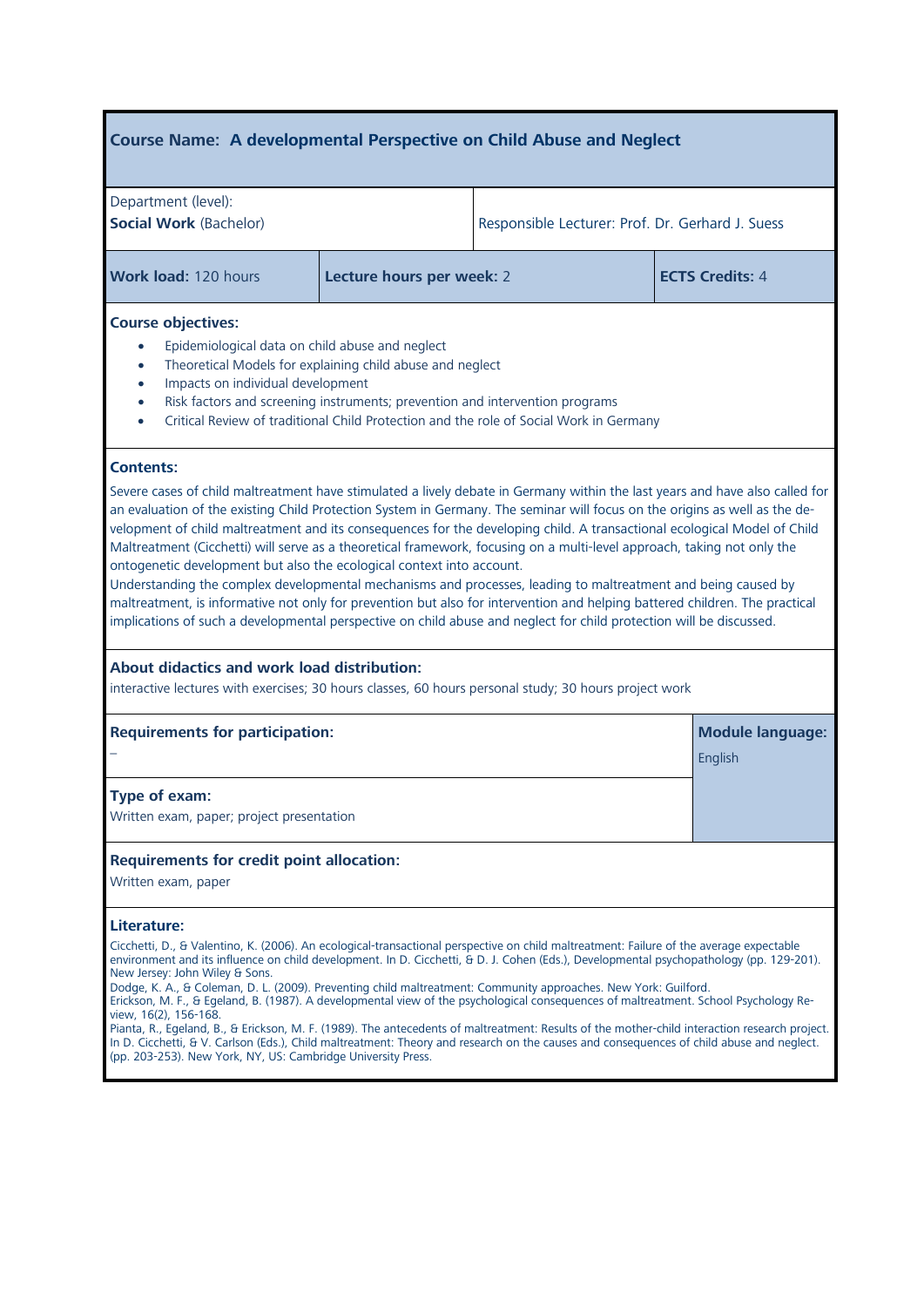| Course Name: Family and the life cycle: childhood and adolescence (Sociology)                                                                                                                                                                                                                                                                                                                                                                                                                                                                                          |                           |                                                           |                        |  |
|------------------------------------------------------------------------------------------------------------------------------------------------------------------------------------------------------------------------------------------------------------------------------------------------------------------------------------------------------------------------------------------------------------------------------------------------------------------------------------------------------------------------------------------------------------------------|---------------------------|-----------------------------------------------------------|------------------------|--|
| Department (level):<br><b>Social Work (Bachelor)</b>                                                                                                                                                                                                                                                                                                                                                                                                                                                                                                                   |                           | Responsible Lecturer: Prof. Dr. Yolanda M. Koller-Tejeiro |                        |  |
| Work load: 120 hours                                                                                                                                                                                                                                                                                                                                                                                                                                                                                                                                                   | Lecture hours per week: 2 |                                                           | <b>ECTS Credits: 4</b> |  |
| <b>Course objectives:</b><br>Students learn how the process of socialization determines childhood and youth.<br>Students know the main agencies of socialization.<br>Students understand the social problems in childhood and youth and the relevance of intervention of social work.                                                                                                                                                                                                                                                                                  |                           |                                                           |                        |  |
| <b>Contents:</b><br>Social structure and cultural conditions of family systems, childhood and adolescence<br>Main questions:<br>How does a child learn the values and norms of the culture into which she or he is born?<br>How does she/he become a "self-aware, knowledgeable person, skilled in the way of the culture into which she or<br>he is born?" (Giddens 1992: 60)<br>How do gender differences develop?<br><b>About didactics and work load distribution:</b><br>Seminar with exercises; 30 hours classes, 60 hours personal study; 30 hours project work |                           |                                                           |                        |  |
| <b>Requirements for participation:</b><br>Basic knowledge in Sociology                                                                                                                                                                                                                                                                                                                                                                                                                                                                                                 |                           | <b>Module language:</b><br>English                        |                        |  |
| Type of exam:<br>Presentation or term paper; project presentation                                                                                                                                                                                                                                                                                                                                                                                                                                                                                                      |                           |                                                           |                        |  |
| <b>Requirements for credit point allocation:</b><br>Reading at home, participating in discussion, presentation or term paper.                                                                                                                                                                                                                                                                                                                                                                                                                                          |                           |                                                           |                        |  |
| Literature:<br>Giddens, Anthony (1992): Sociology. Cambridge: Polity Press (Reader)                                                                                                                                                                                                                                                                                                                                                                                                                                                                                    |                           |                                                           |                        |  |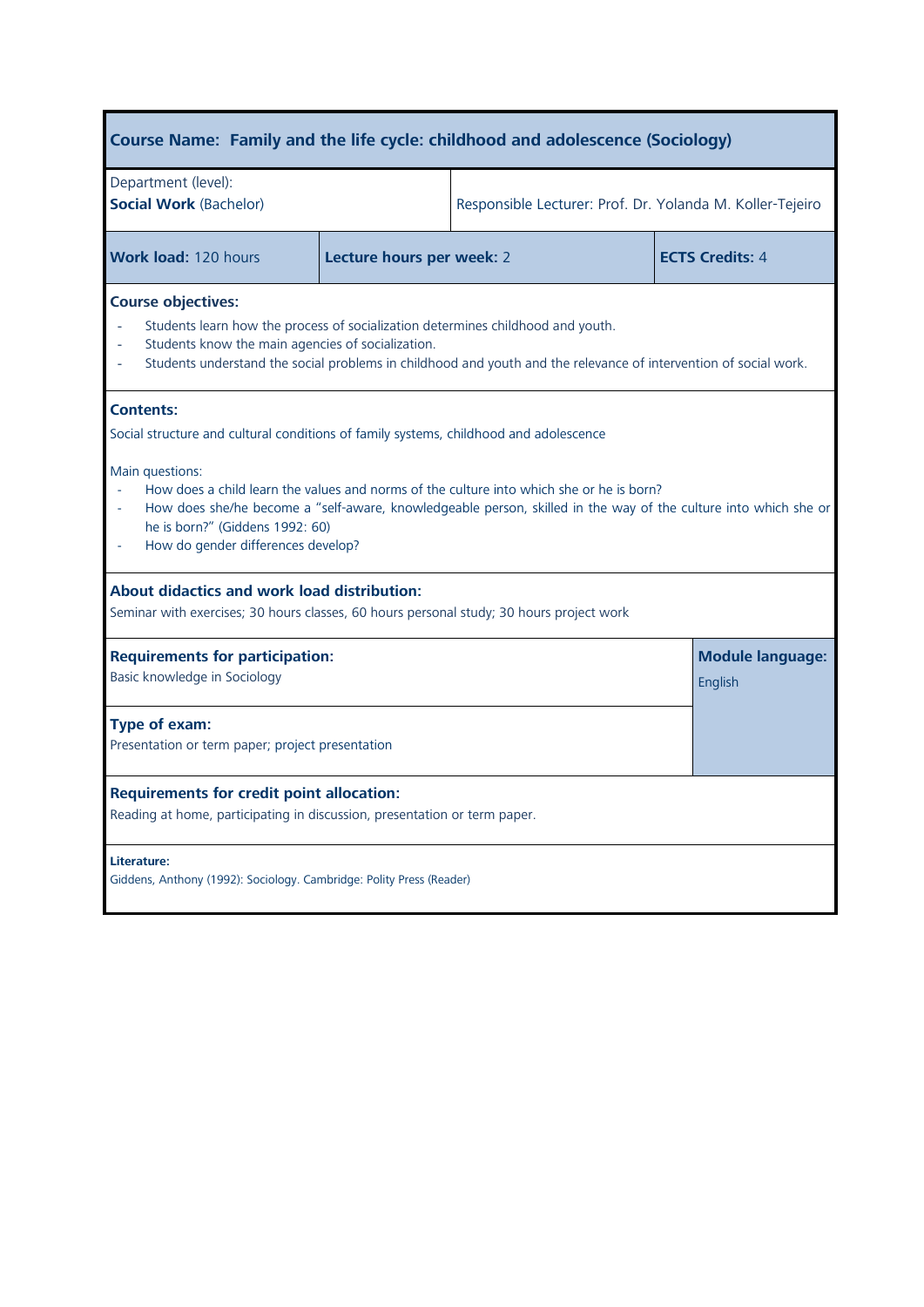# **Course Name: Moral, Justice and Principles of human relationship in modern societies**

| Department (level):<br><b>Social Work (Bachelor)</b> |                           | Responsible Lecturer: Prof. Dr. Dieter Röh |                        |
|------------------------------------------------------|---------------------------|--------------------------------------------|------------------------|
| <b>Work load: 120 hours</b>                          | Lecture hours per week: 2 |                                            | <b>ECTS Credits: 4</b> |

#### **Course objectives:**

- Basics of human living: What is a suitable idea of mankind for social work and education? Overview of different views in philosophical history
- What is social justice like in modern times and modern societies?
- What are the principles of a moral theory which considers needs, rights and competences and social goods as well?
- How can social goods be distributed and how can people use these goods for a good life?
- What methodological impacts arrive from this moral theory?

### **Contents:**

The course will clear the basic principles of human living and principles of a fair society on the basis of the "capability approach" by Martha Nussbaum, an American philosopher, which has constructed a moral theory in dissociation from other moral or justice theories, such as this from John Rawls.

We will read her latest book ("Frontiers of Justice") to understand the moral principles, which she suggested and further we will analyse the conclusions for social work in general. The so described "frontiers" of justice lead to a problematically and critical approach to moral and politic decision, which define the scope of professional social work.

#### **About [didactics](http://dict.leo.org/se?lp=ende&p=/Mn4k.&search=didactics) and work load distribution:**

interactive lectures with exercises; 30 hours classes, 60 hours personal study; 30 hours project work

| <b>Requirements for participation:</b>                                                                                                | <b>Module language:</b> |
|---------------------------------------------------------------------------------------------------------------------------------------|-------------------------|
|                                                                                                                                       | English                 |
| Type of exam:<br>Test (2 hours); project presentation                                                                                 |                         |
| <b>Requirements for credit point allocation:</b><br>Active participation in group work and lectures                                   |                         |
| Literature:<br>Martha C. Nussbaum (2007): Frontiers of Justice: Disability, Nationality, Species Membership. Harvard University Press |                         |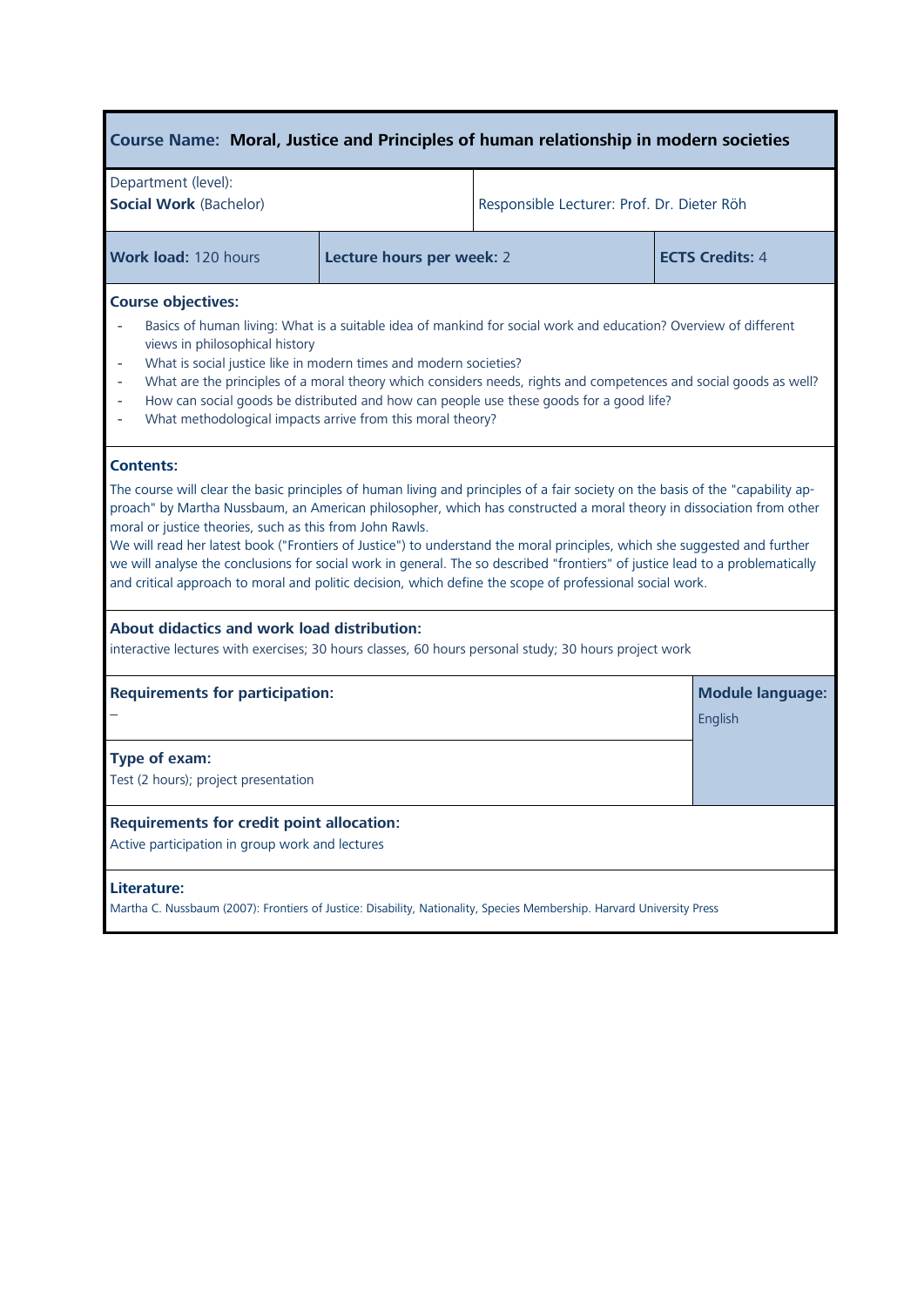# **Course Name: Anxiety and depressive disorders across the life span**

| Department (level):    |                                              |
|------------------------|----------------------------------------------|
| Social Work (Bachelor) | Responsible Lecturer: Prof. Dr. Gunter Groen |

**Work load:** 120 hours **Lecture hours per week: 2 <b>ECTS Credits:** 4

## **Course objectives:**

- Students understand the symptoms, consequences and different risks and causes of anxiety and depressive disorders across the life span.
- Students gain an overview of important and helpful strategies in intervention and prevention.
- Students understand general empirical research methods in clinical psychology and psychiatry and are able to reflect results and findings.

## **Contents:**

Anxiety and depression are among the most common mental disorders across the lifespan and lead to considerable strains and impairment. The intention of the course is to gain an overview as well as a specialized understanding of the different mental disorders and diagnoses e.g. by using case studies and empirical research papers.

- What are important anxiety and depressive disorders, what are signs and symptoms, and what are impairments in everyday life?
- Why do anxiety and depressive disorders occur? What causes the disorders, what are the biological, psychological and social risk factors and explanatory models?
- How do the symptoms change across the life span?
- What are the options in anxiety and depression treatment? What is needful and useful support in everyday life?
- How can we prevent these mental disorders in different ages, how can we improve mental health?

# **About [didactics](http://dict.leo.org/se?lp=ende&p=/Mn4k.&search=didactics) and work load distribution:**

Interactive lectures with exercises; 30 hours classes, 60 hours personal study; 30 hours project work.

| <b>Requirements for participation:</b>                                                                                                                                                                                                                                                                                                                                                                                  | <b>Module language:</b><br>English |  |
|-------------------------------------------------------------------------------------------------------------------------------------------------------------------------------------------------------------------------------------------------------------------------------------------------------------------------------------------------------------------------------------------------------------------------|------------------------------------|--|
| Type of exam:<br>Active participation, presentation and/or written paper.                                                                                                                                                                                                                                                                                                                                               |                                    |  |
| <b>Requirements for credit point allocation:</b><br>Reading at home, active participation in group work and lectures.                                                                                                                                                                                                                                                                                                   |                                    |  |
| Literature:<br>- Pomerantz, A.M. (2008). Clinical psychology: Science, practice, and culture. Los Angeles: Sage.<br>- Carlstedt, R.A. (2010). Handbook of integrative clinical psychology, psychiatry, and behavioral medicine: Perspectives, practices, and<br>research. New York: Springer.<br>- Carr, A. (2006). The handbook of child and adolescent clinical psychology: A contextual approach. London: Routledge. |                                    |  |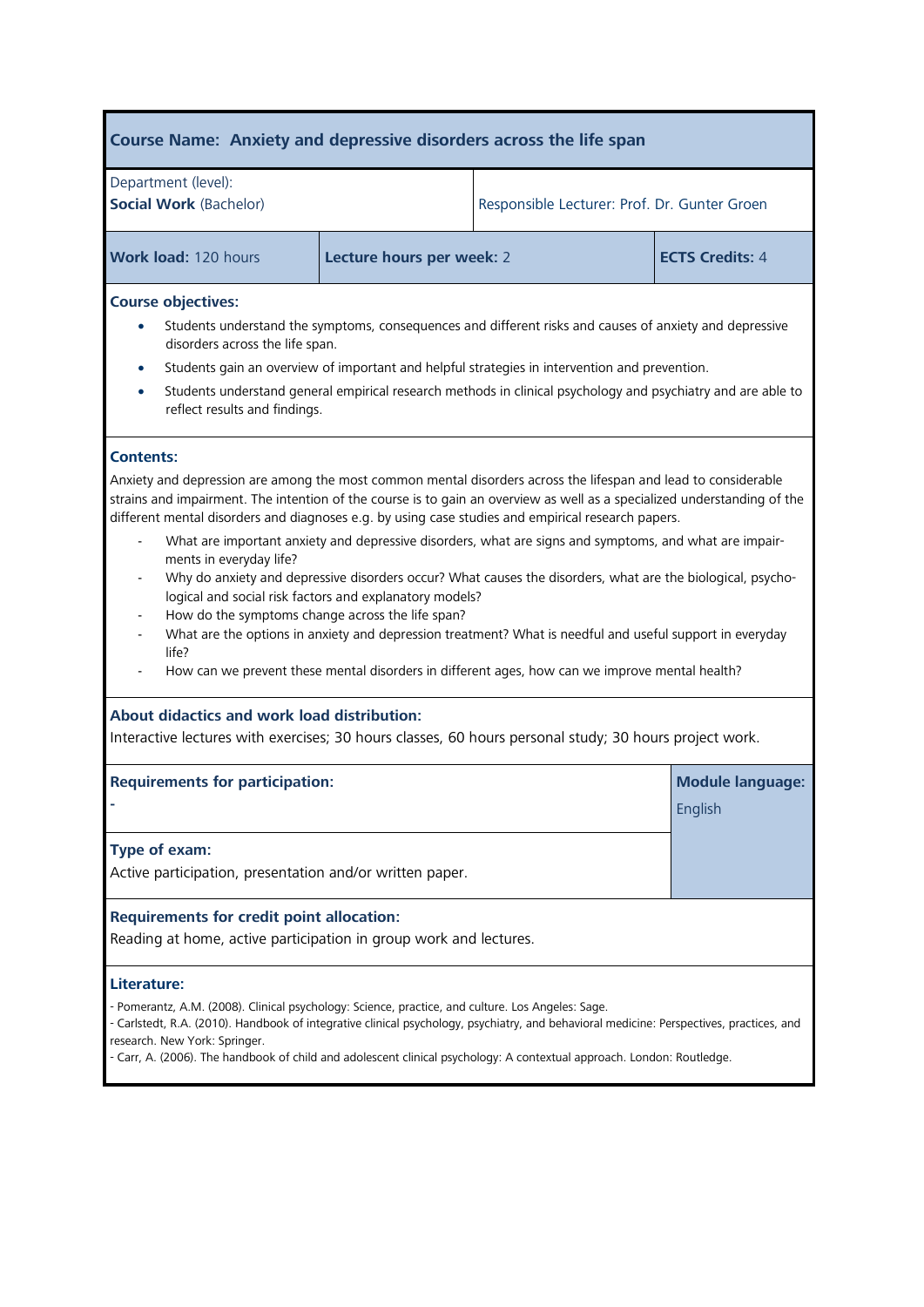| <b>Course Name: Qualitative and quantitative research methods</b>                                                                                                                                                                                                                                                     |                           |                                                      |                        |
|-----------------------------------------------------------------------------------------------------------------------------------------------------------------------------------------------------------------------------------------------------------------------------------------------------------------------|---------------------------|------------------------------------------------------|------------------------|
| Department (level):<br><b>Social Work (Bachelor)</b>                                                                                                                                                                                                                                                                  |                           | Responsible Lecturer: Prof. Dr. Dagmar Bergs-Winkels |                        |
| Work load: 120 hours                                                                                                                                                                                                                                                                                                  | Lecture hours per week: 2 |                                                      | <b>ECTS Credits: 4</b> |
| <b>Course objectives:</b><br>Students will be able<br>to read empirical studies<br>to design small studies<br>critically reflect empirical studies<br>to analyze empirical data on a descriptive level                                                                                                                |                           |                                                      |                        |
| <b>Contents:</b><br>Graphs<br>History of statistics<br>Experiment<br>Descriptive statistics<br><b>Case Studies</b><br>Scale types<br>ä,<br>Biographical research<br>Mean and standard deviation and variance<br>Historical-comparative research<br>÷.<br>Measures of central tendency<br>Analysis of qualitative data |                           |                                                      |                        |
| <b>About didactics and work load distribution:</b><br>interactive lectures with exercises; 30 hours classes, 60 hours personal study; 30 hours project work                                                                                                                                                           |                           |                                                      |                        |
| <b>Requirements for participation:</b>                                                                                                                                                                                                                                                                                |                           | <b>Module language:</b><br>English                   |                        |
| Type of exam:<br>Oral presentation, empirical research paper; project presentation                                                                                                                                                                                                                                    |                           |                                                      |                        |
| <b>Requirements for credit point allocation:</b><br>Active participation in group work and lectures                                                                                                                                                                                                                   |                           |                                                      |                        |
| Literature:<br>Neumann, W. Lawrence (2005): Social Research Methods: Qualitative and Quantitative Approaches: Quantitative and Qualitative<br>Approaches. Allyn & Bacon                                                                                                                                               |                           |                                                      |                        |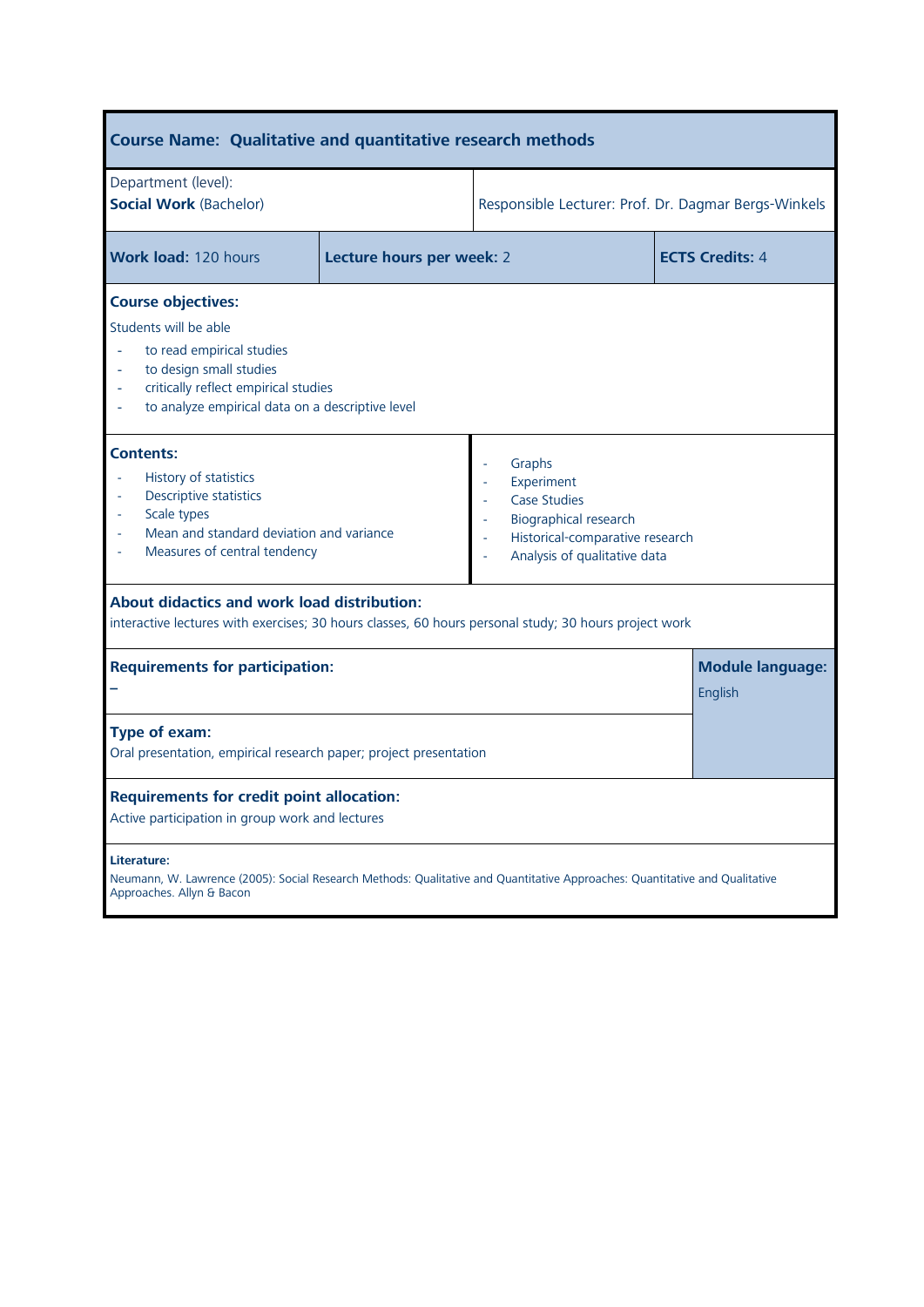| <b>Course Name: Social Policy in the European Union</b>                                                                                                                                                                                                                                                                                                                                                                                                                                                                                                                                                                                                                                                                                                                   |                           |                                               |                                    |
|---------------------------------------------------------------------------------------------------------------------------------------------------------------------------------------------------------------------------------------------------------------------------------------------------------------------------------------------------------------------------------------------------------------------------------------------------------------------------------------------------------------------------------------------------------------------------------------------------------------------------------------------------------------------------------------------------------------------------------------------------------------------------|---------------------------|-----------------------------------------------|------------------------------------|
| Department (level):<br><b>Social Work (Bachelor)</b>                                                                                                                                                                                                                                                                                                                                                                                                                                                                                                                                                                                                                                                                                                                      |                           | Responsible Lecturer: Prof. Dr. Simon Güntner |                                    |
| <b>Work load: 120 hours</b>                                                                                                                                                                                                                                                                                                                                                                                                                                                                                                                                                                                                                                                                                                                                               | Lecture hours per week: 2 |                                               | <b>ECTS Credits: 4</b>             |
| <b>Course objectives:</b><br>The students will be able to understand the structures of welfare provision in European countries.                                                                                                                                                                                                                                                                                                                                                                                                                                                                                                                                                                                                                                           |                           |                                               |                                    |
| <b>Contents:</b><br>European welfare states are characterized by a number of similar values and elements, such as a relatively high level of<br>publicly organised social security, but also by some distinct features and differences. To understand current dynamics and<br>reform processes, the course takes a historical and comparative perspective on welfare systems. A third aspect will include<br>the different instruments of EU Social Policy and the process of policy coordination between Member States.<br>Course structure<br>Similarities and differences between welfare regimes in European<br>Instruments of EU Social Policy<br>Comparative case studies of reform processes in selected policy areas (employment, poverty, social security)<br>ä, |                           |                                               |                                    |
| About didactics and work load distribution:<br>interactive lectures with exercises; 30 hours classes, 60 hours personal study; 30 hours project work                                                                                                                                                                                                                                                                                                                                                                                                                                                                                                                                                                                                                      |                           |                                               |                                    |
| <b>Requirements for participation:</b><br>Basic understanding of welfare provision in your home country, willingness to active participation<br>in discussions                                                                                                                                                                                                                                                                                                                                                                                                                                                                                                                                                                                                            |                           |                                               | <b>Module language:</b><br>English |
| Type of exam:<br>Active participation, presentation and/or written paper; project presentation                                                                                                                                                                                                                                                                                                                                                                                                                                                                                                                                                                                                                                                                            |                           |                                               |                                    |
| <b>Requirements for credit point allocation:</b><br>Credit points are allocated on basis of passed exam, i.e. after course work is submitted and marked.                                                                                                                                                                                                                                                                                                                                                                                                                                                                                                                                                                                                                  |                           |                                               |                                    |
| Literature:<br>Schubert, Klaus/ Hegelich, Simon/ Bazant, Ursula (2009): The Handbook of European Welfare Systems, Taylor & Francis                                                                                                                                                                                                                                                                                                                                                                                                                                                                                                                                                                                                                                        |                           |                                               |                                    |